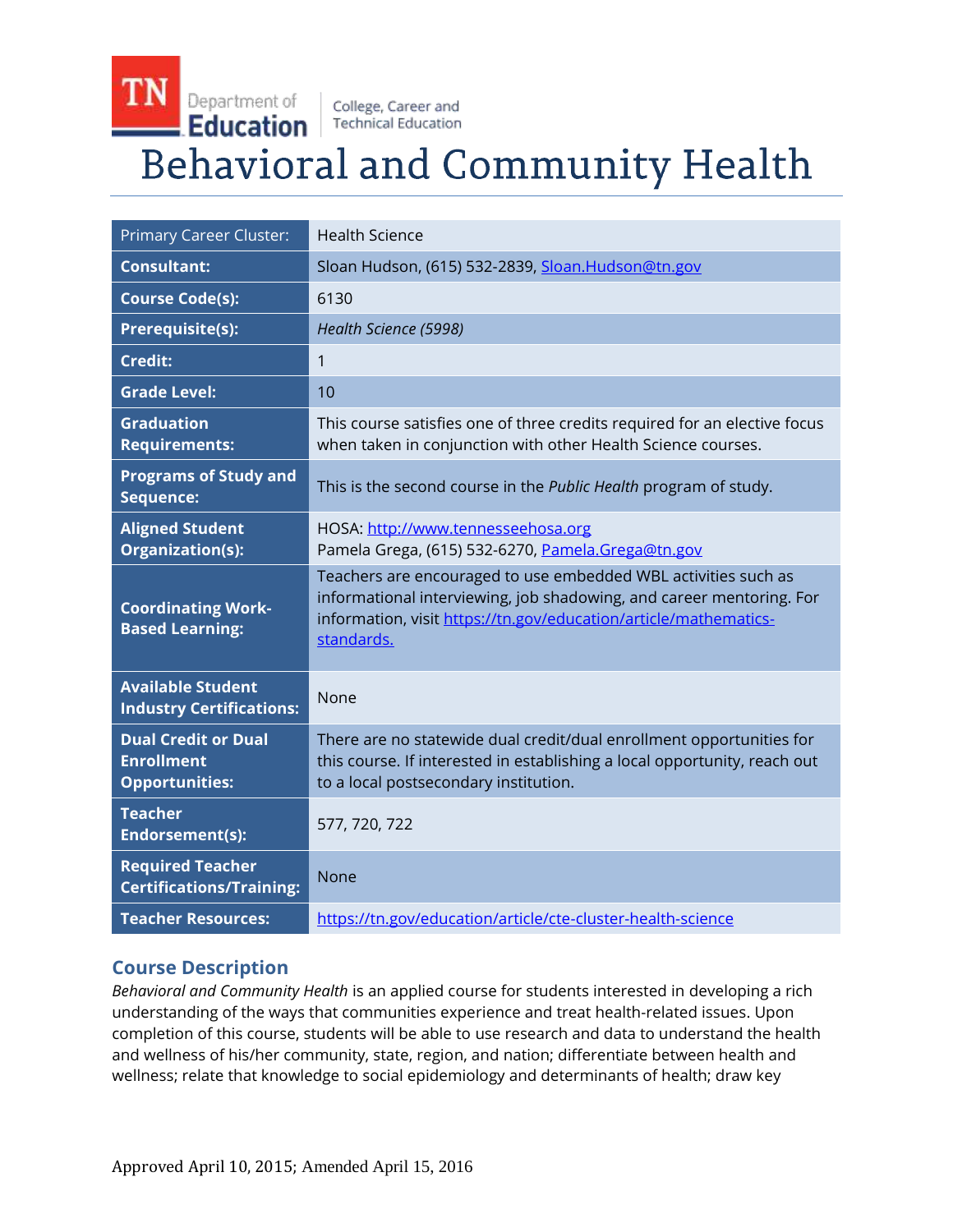connections between behavioral health issues and community health issues; and identify professionals who can provide care.

## **Program of Study Application**

This is the second course in the *Public Health* program of study and builds knowledge and skills necessary for success in the capstone course, *Public Health Practicum*. For more information on the benefits and requirements of implementing this program in full, please visit the Health Science website at [https://tn.gov/education/article/cte-cluster-health-science.](https://tn.gov/education/article/cte-cluster-health-science)

# **Course Standards**

### **Overview of Healthcare History, Systems, and Legislation**

- 1) Gather relevant information from multiple sources (in both print and digital formats) concerning the history of, and relationships between, community health, disease outbreaks and psychosocial disorders in order to understand how community health has formed the basis of the modern healthcare system. Research notable historical figures, time periods, and/or practices to develop a visual, oral, and/or written presentation that cites specific textual evidence to support analysis.
- 2) Differentiate between health, healthcare, and healthcare systems/organizations related to community and mental health, and explain their evolution in modern society. Use information from governmental agencies, such as the Center for Disease Control and Prevention (CDC), to identify health disparities (for example, rates of childhood obesity in different regions) in the United States population. Physically locate care-providing organizations and agencies that can be utilized to address identified disparities.
- 3) Define epidemiology and identify social and community health issues prevalent in a specific community. Research social determinants impacting a specific health issue, including but not limited to age, behavior, race/ethnicity, environment, geography, social status, income, and other factors that contribute to diseases and disorders. Summarize findings in a graphic illustration or informational artifact in order to participate in a discussion comparing and contrasting health of communities with different demographic data.
- 4) Research and summarize major state and federal legislation related to behavioral and community health using both primary sources (such as laws) and secondary sources (such as media reports). Construct an argumentative essay describing the effects of these laws on the provision of healthcare in Tennessee and the implications for at-risk populations. In the essay, compare and contrast findings presented in media about legislation, citing specific textual evidence to support a claim and assess extent to which reasoning and evidence may support or refute identified counterclaim(s).
- 5) Identify public health risks and emergencies that impact healthcare delivery. Create a flowchart of how local, state, and federal governments coordinate to handle requests for assistance related to human resources, supplies/equipment, and medical countermeasures.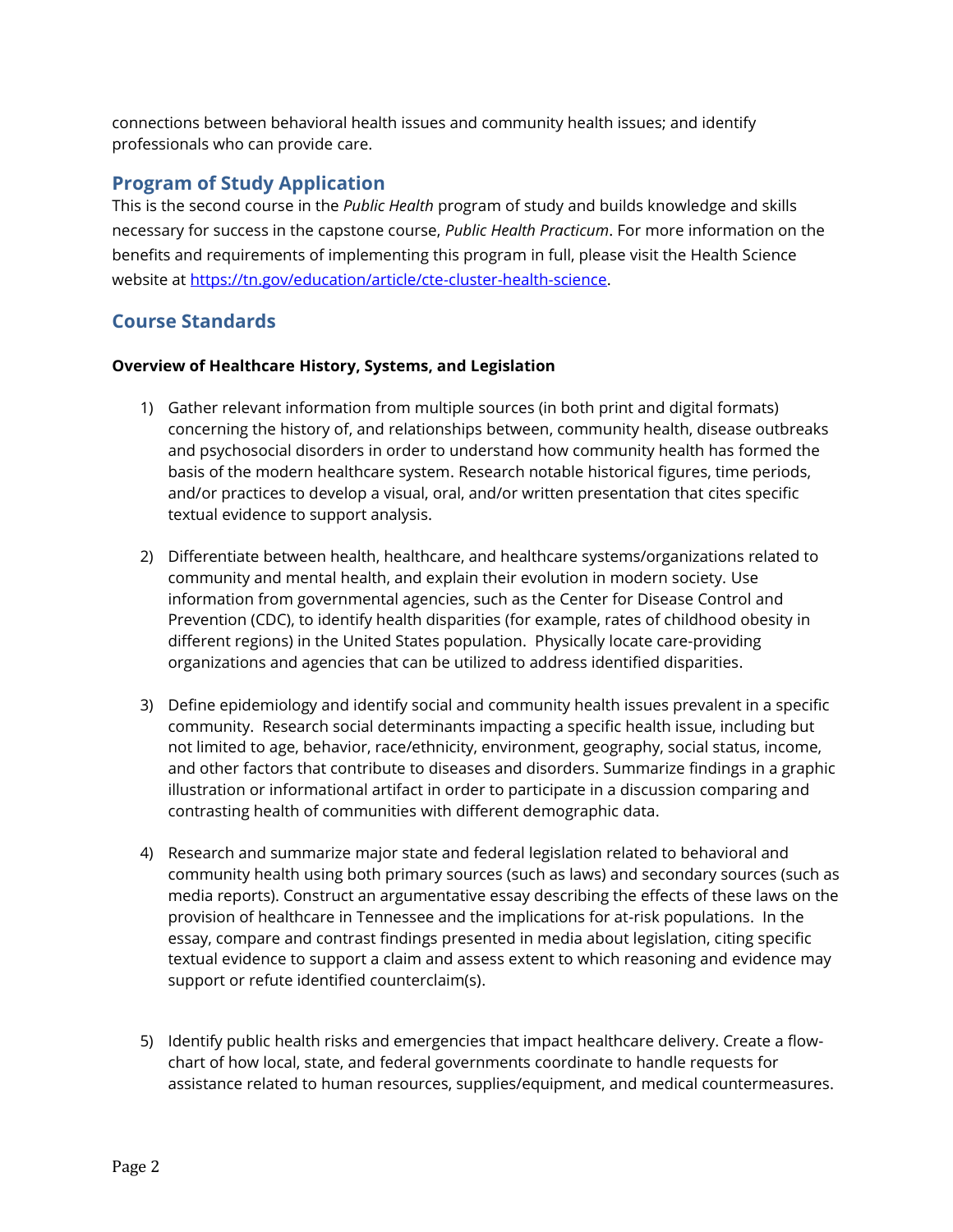#### **Careers**

- 6) Research careers within the public health and mental health fields and document educational requirements as well as state and national guidelines governing practicing professionals (such as licensing, certifications, training, compliance). Identify potential training programs, schools, and examinations appropriate to obtain required credentials for a specific occupation.
- 7) Research and summarize the range of skills, competencies, and professional traits required for careers in the public health and mental health fields. Compare findings to current individual strengths and identify opportunities for personal development. Translate realtime and projected labor market data into narratives to identify local and national employment opportunities and determine areas of growth within public health and mental health fields.

#### **Legal and Ethical Issues**

- 8) Compare and contrast the specific laws and ethical issues that impact relationships among patients/clients and healthcare professionals (for example, patient confidentiality). Citing specific textual evidence to support reasoning, participate in a verbal or written debate as related to behavioral and community health by developing claim(s) and counterclaim(s).
- 9) Research the Americans with Disabilities Act of 1990 (ADA), the American Hospital Association's "Patient Bill of Rights," the Omnibus Budget Reconciliation Act of 1990 (OBRA), and the Patient Self-Determination Act of 1990 (PSDA). Explain to a patient/client or classmate the rights of a patient or client, depending on differences in age, mental status, and competency. Cite the above documents in clear, coherent language to describe the relationships among concepts of patient rights.
- 10) Summarize the Health Insurance Portability and Accountability Act (HIPAA) within the context of mental health and community health treatment, and relate key provisions of the act to patient rights. Develop a brochure or factsheet, which can be shared with minors, adults, and non-English speaking individuals that defines key words and phrases, illustrates key points, and cites specific textual evidence from the act.
- 11) Construct an argumentative essay contrasting patient/client rights with a community's right to know about dangerous mental health clients or persons with communicable diseases, citing evidence from legislation and news articles to support claim(s) and counterclaim(s).
- 12) Research sections of the Patient Protection and Affordable Care Act of 2010 (ADA) related to community health and preventive medicine, synthesizing a variety of professional, journalistic, and medical perspectives on the ramifications of the act for individuals and communities. Select one of the preventive guidelines listed in the prevention/wellness section of the law and develop a plan to implement it for a given community. For example, to increase access to fresh produce, a plan may include a gap analysis, list of stakeholders, budget, and timeline for activities using domain-specific language.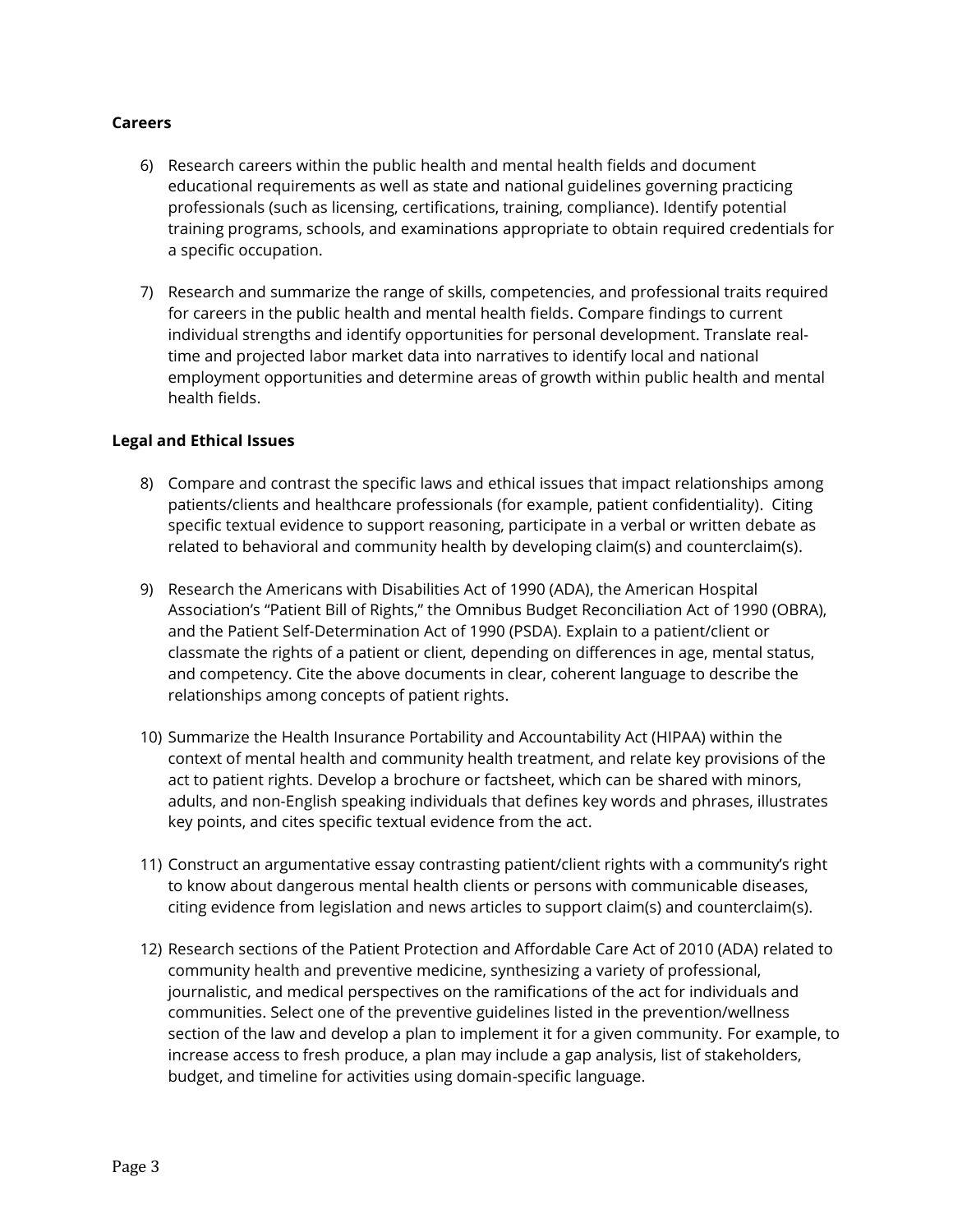13) Research Crisis Standards of Care and the impact on healthcare delivery. Synthesize concepts from these standards to create an oral or written argument for temporarily adjusting standard healthcare delivery practices that favors the needs of the community over the needs of individuals.

#### **Social Perception and Prevalence of Diseases and Disorders**

- 14) Assess the costs associated with providing long-term care to patients/clients with mental or chronic conditions. Compare and contrast these costs against alternative treatment methods such as institutionalization or preventative care. Incorporate evidence from the Long-Term Care section of the Patient Protection and Affordable Care Act of 2010 (ADA), The Mental Health Parity and Addiction Equity Act of 2008, TennCare guidelines, and rates quoted by competing insurance companies.
- 15) Evaluate health data from a range of sources (such as the World Health Organization, Centers for Disease Control and Prevention) to determine the social perception and prevalence of chronic, mental, and environmental health diseases and disorders. Research should incorporate relevant health indicators, clinical trials, risk factors, and clinical perspectives using domain-specific language. Prepare a graphic illustration to summarize findings in clear, coherent language, citing specific textual evidence.
- 16) Identify at risk population groups that need customized messaging and healthcare delivery during emergencies due to disease specific needs, medical device needs, limited access to care/support, or language barriers. Develop an informative/explanatory text discussing the the needs of one specific group, citing local incidence information as compared to state, region, and national data. Include existing policies or plans that target the needs of the group, and healthcare interventions available.
- 17) Investigate stigmas surrounding mental health and illness, obesity, smoking, drug abuse, and other public health issues in the community. Develop a public service announcement (PSA) or presentation to build awareness and understanding of the disease/disorder, addressing common misconceptions, outlining signs and symptoms, and providing strategies for management or containment.

## **Mental Health Issues**

- 18) Distinguish among the different domains of psychology, including but not limited to biological, clinical, cognitive, developmental, educational, experimental, and industrialorganizational domains. Articulate in a verbal, written, or digital format the key features, methodologies, basic assumptions, applications, and strengths and weakness of each domain.
- 19) Differentiate the signs and symptoms of common psychobiological disorders, including anxiety disorders, depressive disorders, bipolar disorders, eating disorders, cognitive disorders, additive disorders, personality disorders, sleep disorders, and factitious and dissociative disorders. Investigate available treatments and scientific research regarding the management of different psychobiological disorders. Research at least one historical and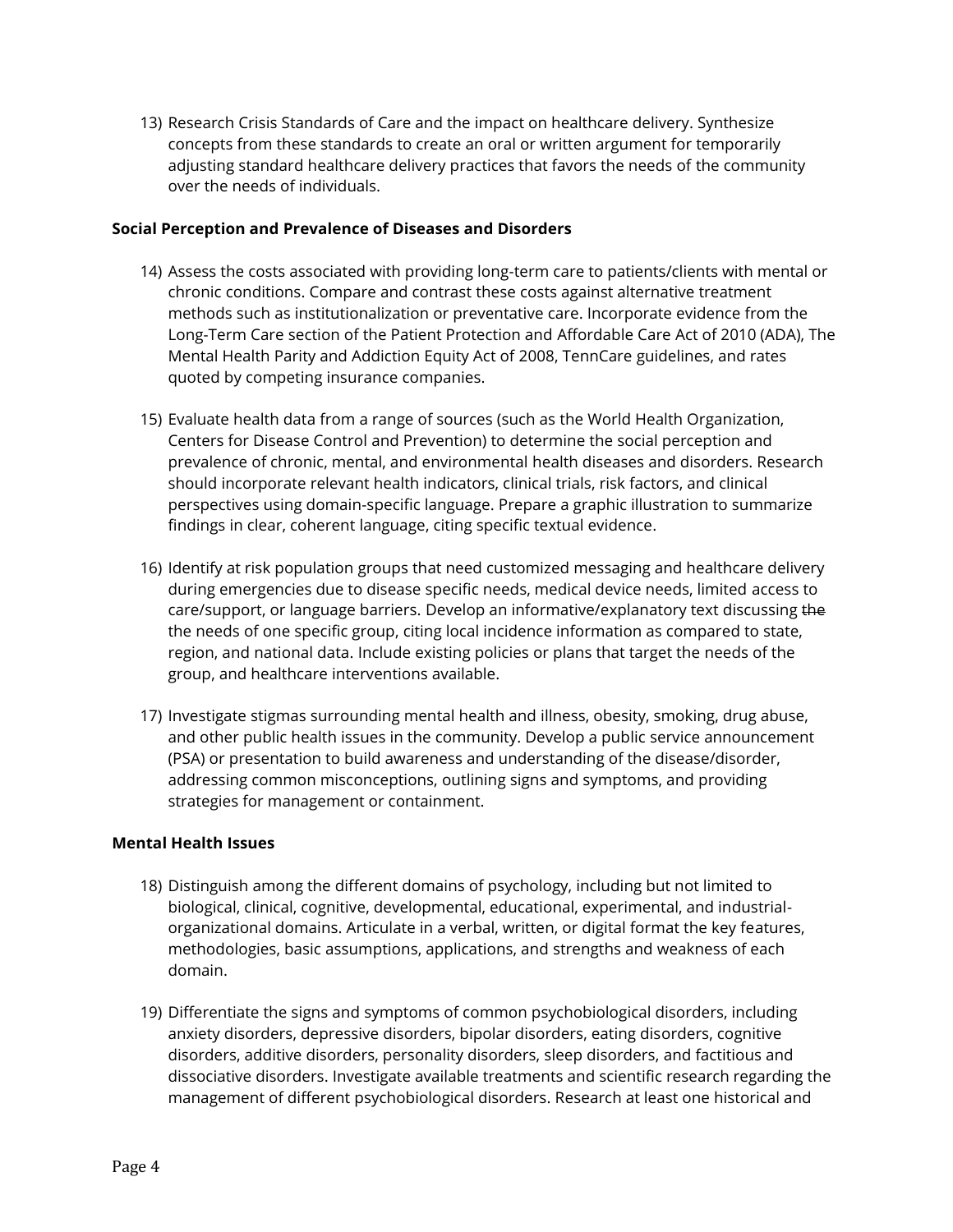one modern case study and discuss the implications for the health of communities citing specific textual evidence from the case studies.

20) Research trauma interventions for dealing with crisis and disaster, suicide, anger, aggression and violence, and physical, emotional, and sexual abuse. Identify major legislation that has been recently changed or developed in response to the prevalence of trauma in society and hypothesize outcomes of legislation. Test hypotheses using case studies.

#### **Treatment and Therapeutic Communication**

- 21) Examine the various treatment methodologies prescribed for mental and chronic health issues and explain why certain diseases and disorders call for different types of treatment, including but not limited to pharmacological regimens, changes in diet and exercise, counseling, and different types of therapy.
- 22) Research the mitigation of disease severity through implementation of different types of interventions including Medical Countermeasures (antibiotics, vaccines) and Non-Pharmaceutical Interventions (community mitigation steps). Develop a detailed treatment plan with goals and objectives, Medical Countermeasures, and Non-Pharmaceutical Interventions for one of the mental conditions and one of the health issues studied in this course. Cite specific textual evidence to defend elements of plan.)
- 23) Research and apply concepts of therapeutic communication in a mock scenario role-play surrounding a psychobiological or traumatic situation.
- 24) Research, identify, and define the steps involved in psychiatric therapeutic holds and the skills necessary to apply Crisis Prevention Intervention techniques when dealing with someone in a mental health crisis using accurate medical terminology. Role-play these skills in a classroom for patients/clients experiencing one of the diseases or disorders identified in the course.
- 25) Synthesize the knowledge acquired in this course to draw connections between mental illnesses/disorders with broader issues affecting the health of communities. In a sustained research project, examine how families and neighborhoods can change as the result of chronic or acute incidents of trauma, such as generational poverty or acts of terrorism, and discuss the implications for community structure, family dynamics, and financial stability when mental health issues are prevalent within a community. Develop, edit, and revise a detailed plan to alleviate the effects of one such issue on a community, incorporating written, oral, and digital components to support the presentation of the plan.
- 26) Analyze emergency communication using resources such as the Centers for Disease Control's Crisis Emergency Risk Communication plan. Create a mock press release or script using recommendations for successful emergency communication related to a recent disaster or crisis.